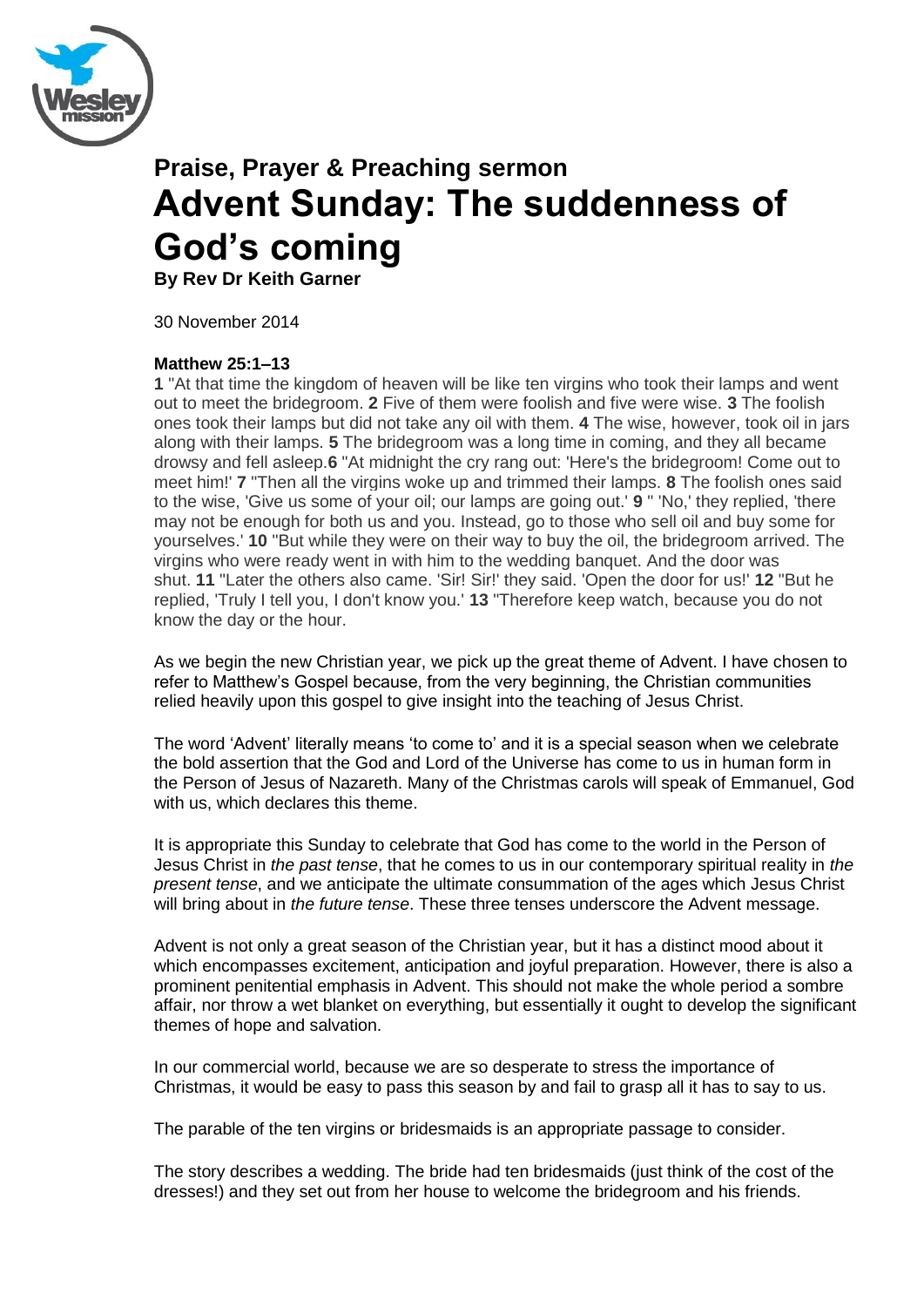It was evening and they all took little lamps containing oil. In preparation, five of them had taken extra oil.

Many writers have drawn attention to the fact that "lamps" is probably not the best translation and they may well have been "torches". In John 18, we read that Judas was guiding a detachment of soldiers and, as they were searching for Jesus, they were "carrying torches". If the bridesmaids were indeed using torches, the carrying of extra oil would make good sense – for the torch would be dipped into containers, providing you had them with you, that is!

The bridesmaids waited on the side of the road for a long time and eventually they all fell asleep. It was about midnight when they were awoken when someone cried out as the lights of the bridegroom and his friends were seen in the distance. The bridesmaids began to get their lamps ready. They had to rub off the burnt part of the wick and put in fresh oil and light them again.

But the five girls who had not brought extra oil with them couldn"t refill their lamps or recharge their torches and asked if they could borrow oil from the others. The wise bridesmaids knew that if they gave some of their own oil away they would not have enough themselves. They encouraged those seeking oil to purchase some nearby. Therefore, the five who had not brought sufficient with them, went off to buy extra oil.

While they were away, the bridegroom arrived and so the five who were prepared went off to the bride"s house for the celebrations. Later the other five reached the house and found the door shut. They knocked loudly and the door was opened by the bridegroom himself. He didn"t know who they were and told them to go away.

We remind ourselves that this is a parable and not an account of an event – and it is the message that matters, not a detailed explanation of every aspect.

Our text gives us insight into why Jesus told this parable:

*"Therefore, keep watch, because you do not know the day or the hour."* (Matthew 25:13)

You can look at this parable in many ways, but essentially Jesus is warning that in this life we have to be prepared. It is a parable of the kingdom of God, which draws attention to a matter of deep spiritual urgency by using an everyday event.

In the first century Middle East, as indeed for many today, a wedding was not limited to a two-hour event; it was of major social and family significance. It had all the marks of weddings in our western culture – food, fun, laughter, dancing and gift-giving – but it would continue for a very long time. To underscore this, you only have to consider the first sign found at the beginning of John"s gospel, when Jesus turns water into wine at the request of his mother.

A wedding was a celebration that continued for many days and was able to liberate people to enjoy the event in a quite unique way. For example, a bride and groom were excused major religious duties and even a rabbi could forsake his study of the law to attend such celebrations.

There is a popular Jewish saying that runs – "Everyone from six to sixty will follow the marriage drum."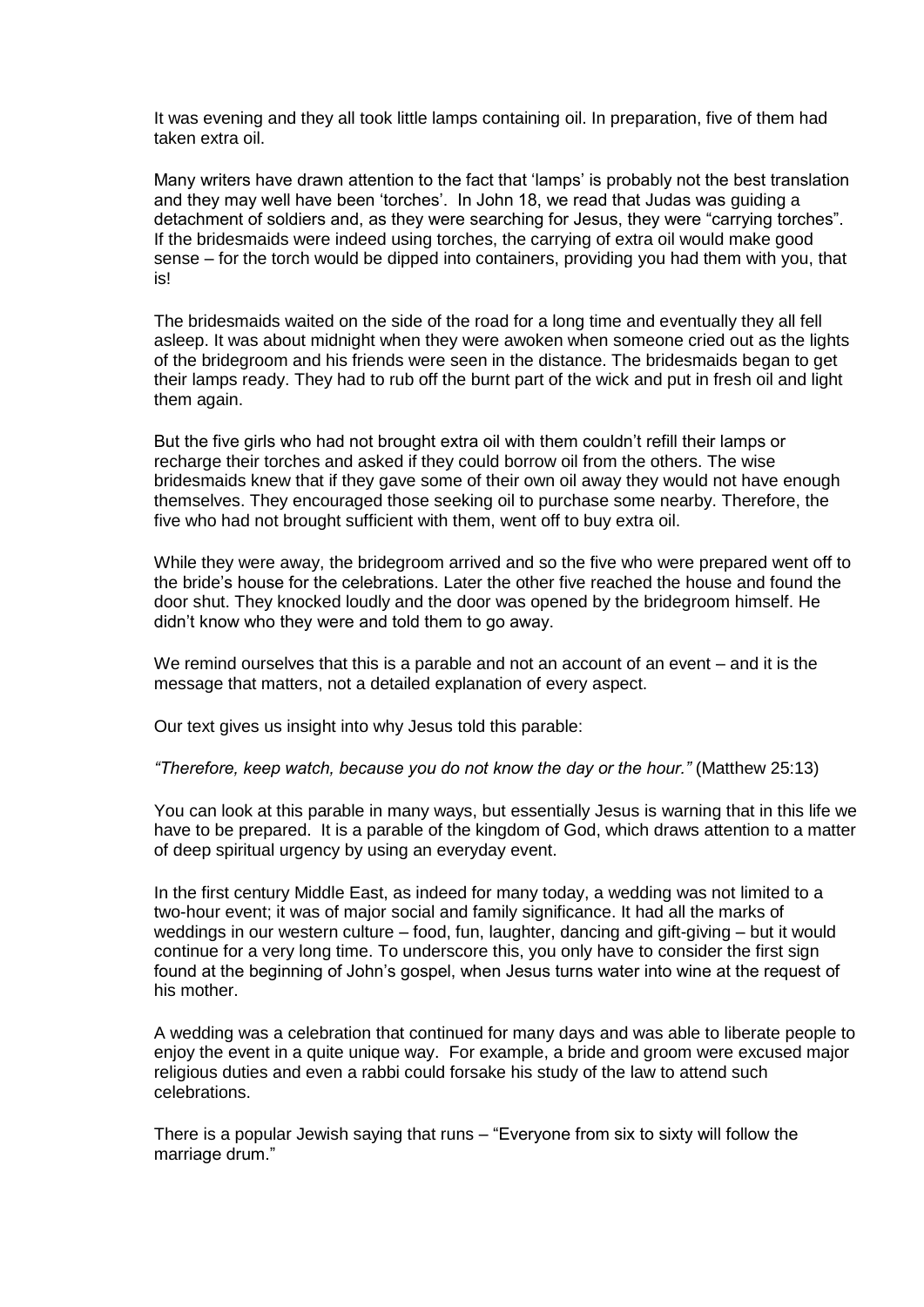When exploring the theme of Advent, Christians can be found at either end of a spectrum. Some want to ignore it and move on to Christmas – and others want to examine all the intricate details of what the coming of Jesus means, to the point of even developing an historical continuum.

Either perspective can lead us away from the real meaning of Advent and what Jesus has to say to us today. Let me look at the parable from the vantage point of the young women who were the bridesmaids – and then seek to ask what we might gain from such consideration.

#### **BE PREPARED, WHATEVER COMES**

Some parables immediately resonate with our own experience, while others are more challenging. We don"t easily relate preparedness to weddings. You may ask why this is the case. Naturally, it is because weddings usually have to be planned so far in advance.

When I was a minister of a church which was set in beautiful grounds, couples would book their weddings at least two years ahead. Even if it was traditional for the bride to be late, it would only be a matter of ten minutes or so.

In first century Israel/Palestine, a wedding celebration would take place over a few days, but it could last up to two weeks. The uncertainty was part of the excitement. The bridegroom would often surprise the bridal party and seek to catch them napping. However, to ensure this didn"t happen in too serious a way, someone would go through the streets calling, "Behold, the bridegroom is coming!" In this parable, the cry went out at midnight.

In his splendid *A Guide to the Parables*, John Hargreaves suggested that we understand the original situation by considering what Jesus was saying in terms of both the religious leaders of the day and his disciples.

Jesus may have been pointing to the fact that the religious leaders had not done what God had chosen them to do and that a time of disaster was getting nearer; perhaps a reminder that it was never too late to change their ways.

It would remind the disciples that he had come into the world to announce God"s kingdom in a new way. Decisions needed to be made by the disciples and all who followed Jesus. His call for them to be ready would soon make sense, as these passages at the end of Matthew are precursors to the arrest of Jesus – and the cross itself.

Hargreaves suggests that the principal message is "Be ready. Be ready for each situation in which you will be judged by God. Wise people get ready for things that are coming." Jesus was urging his listeners to get ready for all events.

Charles Wesley wrote over six thousand published hymns. His last hymn was written in his final hours. We are told he called his wife to his side and dictated:

*In age and feebleness extreme, Who shall a helpless world redeem? Jesus, my only hope thou art, Strength of my failing flesh and heart. If I could have one smile from thee, Then slip into eternity.*

Mrs Wesley reported that he died shortly afterwards with a smile upon his face. His torch was certainly well oiled.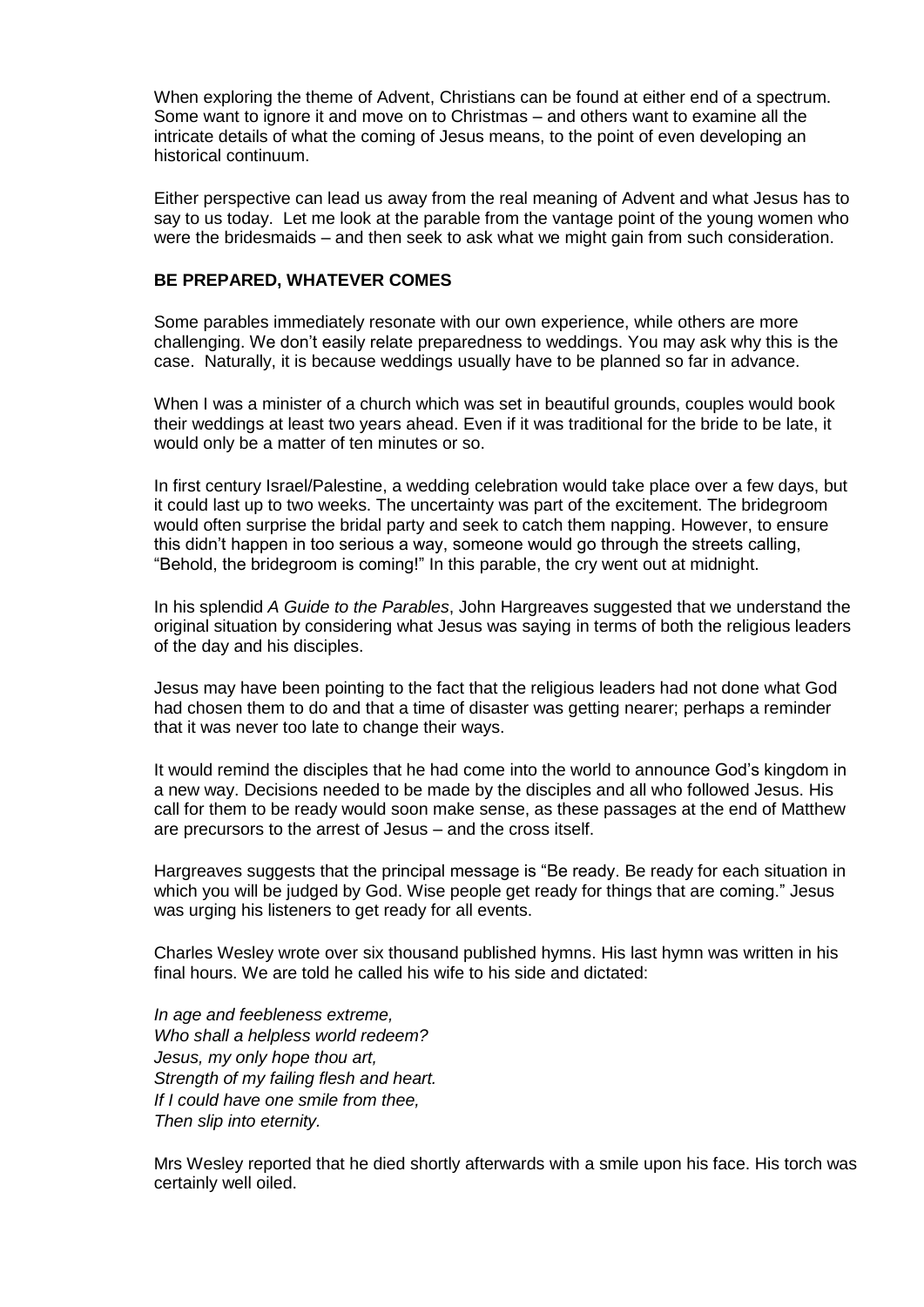## **WE MUST SEIZE THE OPPORTUNITIES TO SHOP FOR OIL**

This parable can be applied to many of life"s crises:

- Before we face major surgery
- In the midst of difficult family relationships
- In the setting of conflict in the workplace

We cannot leave things to the last minute. A family asked their minister to talk to their daughter; the worst kind of task for a minister. They felt she was making the wrong decision.

After half an hour of frank conversation, the minister tried to identify the issues involved. She still chose her way and, as the mother said goodbye to the minister, she said quietly, "We had hoped you would be able to turn our daughter to the right direction." As he left, he regretted not having the courage to say, "I"m not able to do in thirty minutes what you neglected to do in thirty years!"

In the Bible, the use of the terms 'wise' and 'foolish' have clear moral content. This is not a matter of intellectual or scholastic knowledge; it is about the issues of right values and productive living.

Wisdom means living with a long view. About fifteen years ago, I preached at a Wednesday evening service in Charlotte in North Carolina. This was a new church that had only been up and running for five years. They had a large congregation, close to a thousand on Sunday, but on Wednesday evening there was an innovative service for young people called "Rush Hour" and I was asked if I would speak about "making choices".

It became clear to me, as I interacted with the young people, that part of the challenge today lies in the fact that we have lost a sense of 'the bigger picture'.

- It does matter what we do to each other ... implications!
- We do need a sense of eternal values ... this is God's world!
- Judgement is an aspect of life that we need to take seriously … God"s value of the world calls for accountability.

All of the bridesmaids wanted to go to the wedding, but some of them had neglected to make the necessary preparations. The error reminds us of other aspects of Jesus" teaching, which focused upon being ready for whatever lies before us.

This is something we should not miss. The great  $sin -$  which means they missed the party  $$ is not badness or immorality, but foolishness. It is evident today:

- Many live as though urgency is not required
- Many live as though problems will either go away or solve themselves
- Many live with spiritual 'short-sightedness'

I had a colleague who came from Rwanda and I have always had deep respect for Christians from that country. People saw Yona Kanamuzeyi captured by enemies in 1964 and he was told he was going to die. His response was, "You kill me because I"m a Christian. Well, I am ready to die as a Christian."

Mary of Orange became Queen of England in 1687. When she was told by her chaplain she was about to die, he asked her, "Shall I come and say prayers with you?" She answered, "My friend, I did not leave this matter till this hour."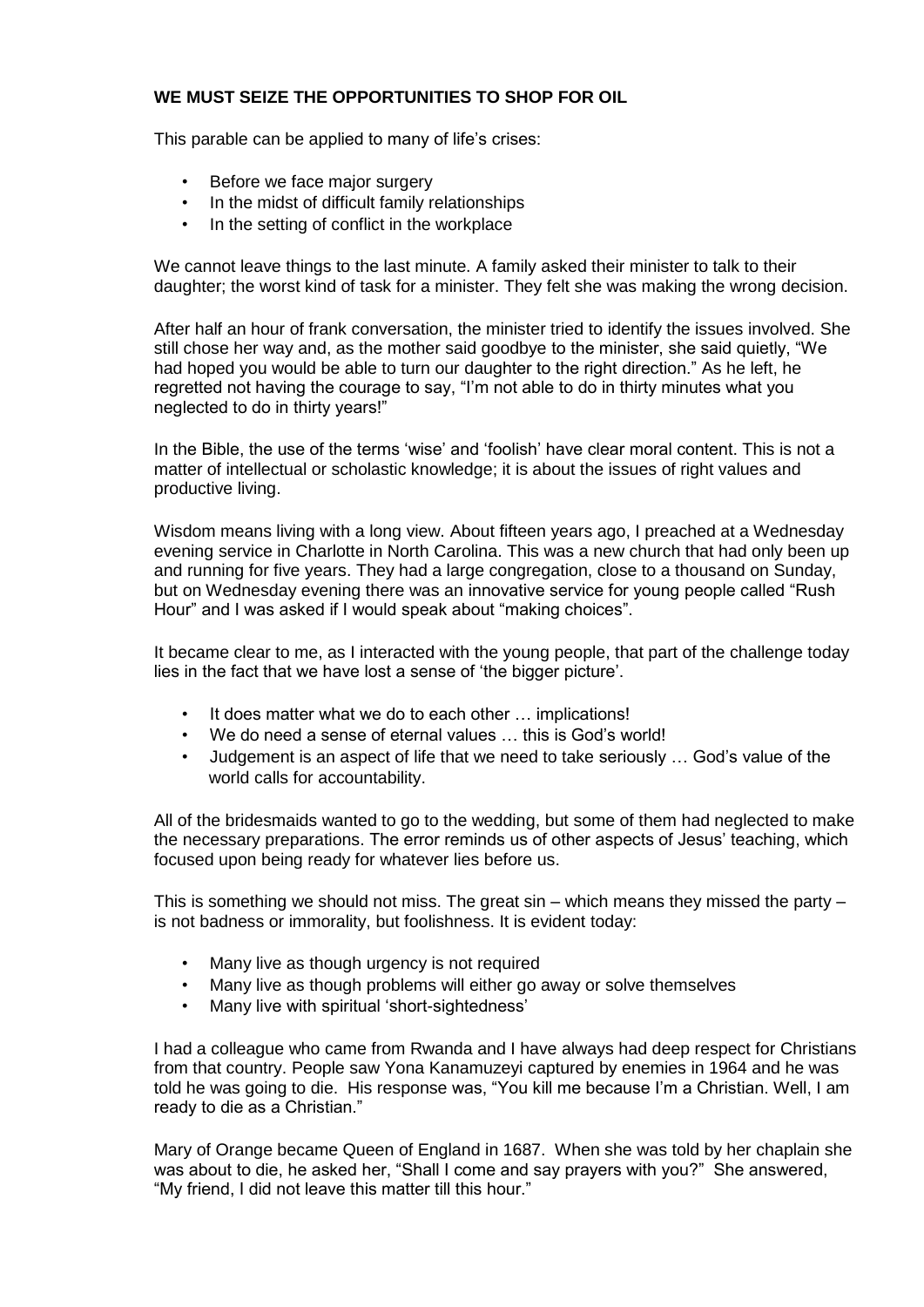Some Christians revel in thinking about "the end times" and the mention of "judgement" is a cause of great excitement. In this second point, I leave you with three basic principles which I believe to be very important:

- We will have to give an answer for the truth or lack of it in our lives.
- It is better to live prepared than to expect a change later.
- The kingdom of God affects all our perceptions of life, and this must become the controlling feature and all-consuming heart of our faith.

What is true for individuals is also true for peoples together. A nation cannot face a great crisis unless it is ready.

#### **WE MUST LIVE FOR TOMORROW – AND FOR TODAY**

It may be that the ill-equipped bridesmaids are a happy-go-lucky quintet, absorbed in the excitement of coming to the wedding and yet have no thought about vital practical matters:

- It is an important moment in our lives when we discover the power of the word "tomorrow".
- This can lead us into the sin of procrastination.
- The rich fool can store up much for tomorrow, but what is required is what we have today.

Today is the best way of looking out for the longer-term! The appropriateness of this parable cannot be avoided, especially in a context which encourages instant gratification. Storing up oil for the future doesn't really fit with the current trend.

In Guilt and Grace, the great Christian psychologist, Dr Paul Tournier, wrote about our sins of omission:

"As long as we are young we can deceive ourselves; what we do makes up for what we do not do; what we dream and hope makes up for what is lacking in reality. We still discount for the future a revenge on the past and the present. The more we advance in years, the more these mirages vanish. We have to confess to ourselves that we deceived ourselves by affecting to believe in realisations which will never come. On the threshold of maturity, then of old age, terrible crises occur which are the sources of illness as much psychological as physical."

The Parable of the Talents follows today"s passage, and its theme explores our willingness to take risks and then be accountable. Fred Craddock concluded, "The major themes of the Christian faith – caring, giving, witnessing, trusting, loving, hoping – cannot be understood or lived without risk." Between the risks of life and the certainty of God"s ultimate faithfulness lies a place where we must live out our discipleship.

One of the great dangers of the doctrine of the Second Coming of Christ is perpetrated by those we might call "prophesy mongers". You will know these people; they have charts and graphs and every political event of the past fifty years neatly fits into a pattern. But Jesus said that no-one, not even himself, knew the day or the hour of his coming, only the Father.

There is, however, another distortion that is equally dangerous – those people who seek to what the Bible has to say about the end of time. They diminish it out of embarrassment. Some fundamentalists get over-absorbed in the Second Coming and take away its mystery, whilst others rationalise, explain it away and rob it of its meaning.